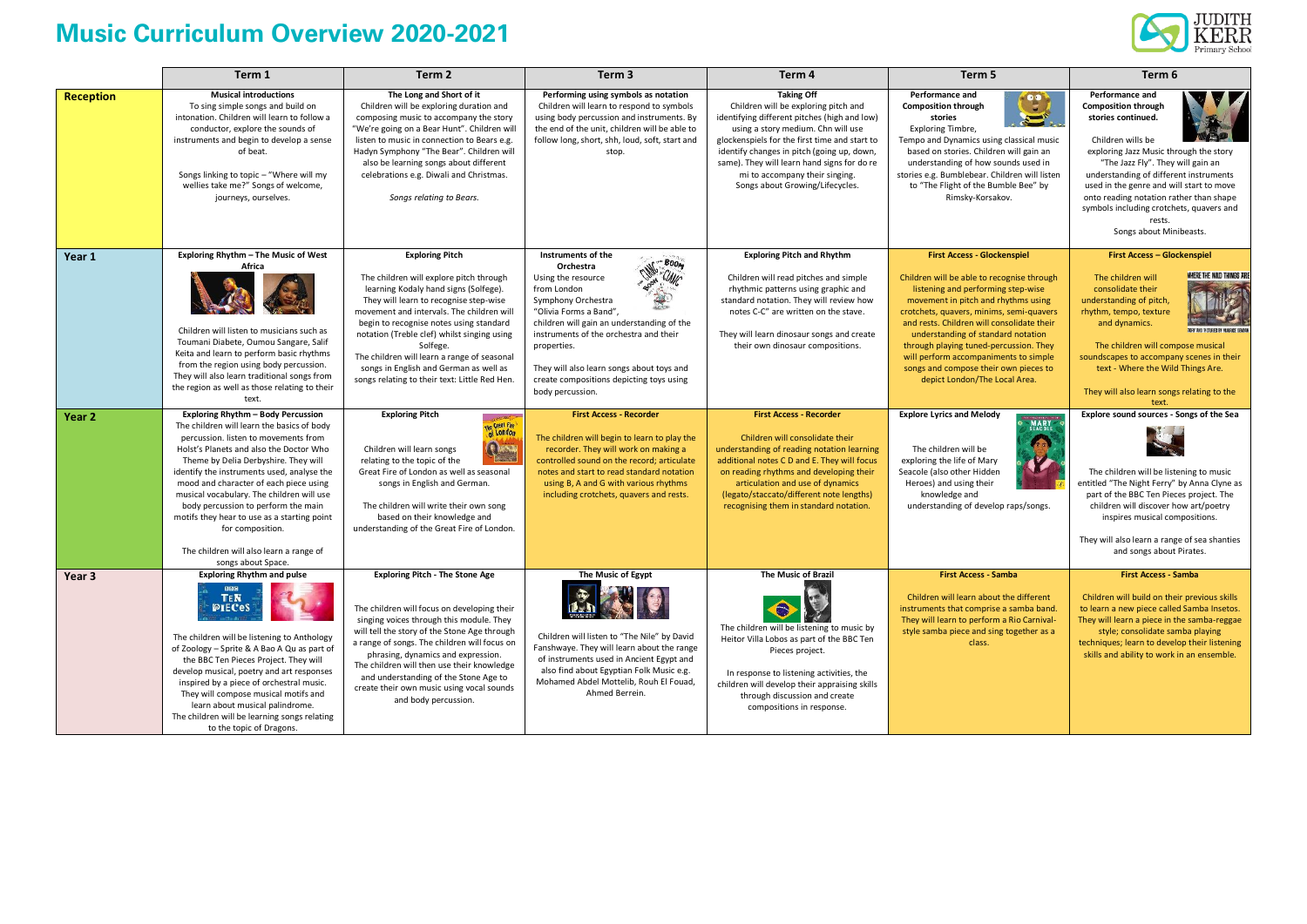## **Music Curriculum Overview 2020-2021**



| Year 4 | <b>BBC Ten Pieces - Listening</b>                                                                                                                                                                                                                                                                                                                          | <b>Exploring Lyrics and Melody</b>                                                                                                                                                                                                                                                                                                                                                                                                                                           | <b>First Access - Violin</b>                                                                                                                                                                                                                                                                                 | <b>First Access - Violin</b>                                                                                                                                                                                                                                                                                                   | <b>King Kong</b>                                                                                                                                                                                                                                                                                                                                                                    | Viking Saga                                                                                                                                                                                                                                                                                                                                              |
|--------|------------------------------------------------------------------------------------------------------------------------------------------------------------------------------------------------------------------------------------------------------------------------------------------------------------------------------------------------------------|------------------------------------------------------------------------------------------------------------------------------------------------------------------------------------------------------------------------------------------------------------------------------------------------------------------------------------------------------------------------------------------------------------------------------------------------------------------------------|--------------------------------------------------------------------------------------------------------------------------------------------------------------------------------------------------------------------------------------------------------------------------------------------------------------|--------------------------------------------------------------------------------------------------------------------------------------------------------------------------------------------------------------------------------------------------------------------------------------------------------------------------------|-------------------------------------------------------------------------------------------------------------------------------------------------------------------------------------------------------------------------------------------------------------------------------------------------------------------------------------------------------------------------------------|----------------------------------------------------------------------------------------------------------------------------------------------------------------------------------------------------------------------------------------------------------------------------------------------------------------------------------------------------------|
|        | <b>ISS</b><br>The children will be learning about number                                                                                                                                                                                                                                                                                                   | Ted Hughes<br><b>Ted Hughes</b><br>the Iron<br>$\cdot$ Iron<br><b>Wgù</b><br><b>U</b> loman<br>The children will learn a range of songs                                                                                                                                                                                                                                                                                                                                      | The children will begin a project learning<br>the violin. They will learn how to make a<br>controlled sound on the violin; follow<br>rhythms and start to read notation using G,<br>D, A and E with various rhythms including<br>crotchets, quavers and rests.<br>Listening - Maxwell Davis "The Antarctic"  | The children will develop their ability to<br>read rhythms and begin to use fingers on<br>the fingerboard as well as open strings.<br>Children will learn to compose a piece<br>using notes on the D string (DEF#G) and<br>notate this on the stave.<br>Listening - Carnival of the Animals                                    | Children will explore the music of the time<br>when King Kong was written - 1933 and<br>listen to Symphony in E minor by Florence<br>Price and the work of William Grant Still.<br>They will create graphic scores to depict<br>what they hear.                                                                                                                                     | The children will focus on developing their<br>singing voices through this module. They<br>will tell the stories of Viking Gods though<br>the BBC Teach music resource Viking Saga<br>The children will focus on phrasing,<br>dynamics and expression.                                                                                                   |
|        | of black composers e.g. Chevalier de, Saint<br>Georges, George Bridgetower, Thomas<br>Wiggins, Scott Joplin. They will develop<br>their knowledge and understanding of<br>musical vocabulary to discuss the pieces<br>they hear.<br>The children will also learn songs about the<br>Romans.                                                                | relating to the text "The Iron Man". The<br>children will consider environmental issues<br>relating to the story and develop their own<br>song about the environment.                                                                                                                                                                                                                                                                                                        |                                                                                                                                                                                                                                                                                                              |                                                                                                                                                                                                                                                                                                                                |                                                                                                                                                                                                                                                                                                                                                                                     |                                                                                                                                                                                                                                                                                                                                                          |
| Year 5 | <b>Music from the Pacific Islands</b><br>The children will explore traditional and<br>contemporary music from the Pacific<br>islands.<br>They will investigate the various<br>instruments used in traditional music and<br>identify their rhythms. The children will<br>learn simple songs in the languages of the<br>region.                              | <b>Titanic</b><br>The children will listen to and learn a range<br>of songs from the era. They will listen to<br>and appreciate music that was played at<br>the time particularly Alexander's Ragtime<br>Band. They will learn to identify the key<br>features of the genre.                                                                                                                                                                                                 | Music in WW2<br>The children will learn songs of the era<br>from musicians/artists such as Vera Lynn,<br>Hazel Scott, Earl Hines.<br>Children will study Big Band Music/Swing<br>and understand key features of the genre.                                                                                   | <b>First Access - Ukulele</b><br>Children will work on being able to<br>identifying the strings on the Ukulele and<br>begin to learn songs using the most<br>common chords.<br>The children will learn to strum to the beat<br>and start to play different strum patterns.                                                     | <b>First Access - Ukulele</b><br>The children will use the chords they know<br>to work in groups and compose a song<br>relating to their topic of the term. They will<br>learn to draw the diagrams of the chords<br>they have used. The children will perform<br>and record their songs using Audacity. The<br>children will reflect upon their learning and<br>evaluate outcomes. | <b>BBC Ten Pieces Project -</b><br>North Indian Classical Music<br>Listening to the Music of Ravi Shankar.<br>Children will learn about the traditional<br>instruments used in this genre and about<br>the scales used (ragas). They will also learn<br>about the influences that such music has<br>had on popular music e.g. Beatles, Nitin<br>Sawhney. |
| Year 6 | <b>Music of Ancient Greece</b><br>Children will explore music and creativity<br>in the time of the Ancient Greeks.<br>They will learn about the scales (modes)<br>used in the music of the time.<br>Children will also learn songs relating to<br>the topic as well as explore modern Greek<br>music e.g. Greek musician Vangelis and<br>Nikolas Raptakis. | <b>Exploring Lyrics and Melody - Refugees</b><br>The children will investigate a number of<br>refugee musicians of their choice. The<br>children will learn about their stories and<br>influences behind their songs/music.<br>Examples to choose from - Bob Marley,<br>Fritzi Massary, Norbert Brainin, Gloria<br>Estefan, Wyclif Jean, K'Naan, Freddie<br>Mercury, Rita Ora, Arnold Schoenberg,<br>Robert Stolz, Oscar Straus, Claude-Michel<br>Schonberg, Regina Spektor. | <b>First Access</b><br><b>Keyboard Compositions - BBC Ten Pieces</b><br><b>Project</b><br>The children listen to Hans Zimmer's Earth.<br>From this stimulus the children work in<br>groups and pairs using the various timbres<br>on the keyboard to discuss creative<br>responses and develop compositions. | <b>First Access</b><br>Keyboard Composition - Music of Japan<br>The children will listen and appraise a<br>range of music from Japanese culture.<br>They will learn about the instruments used.<br>The children will use the pentatonic scales<br>used in Japanese music to play melodies<br>and develop their own composition | <b>Fairy Tales</b><br>The children will listen to and appraise<br>Stravinsky's Firebird. The children will learn<br>about the composer Stravinsky, and how<br>he used orchestral instrumentation to tell<br>the story.                                                                                                                                                              | Moving On - Performing together<br>The children will prepare for their end of<br>KS2 Leavers' performance. This will<br>incorporate all the performance skills they<br>have developed throughout their time at<br>JKPS and celebrate their achievements.                                                                                                 |